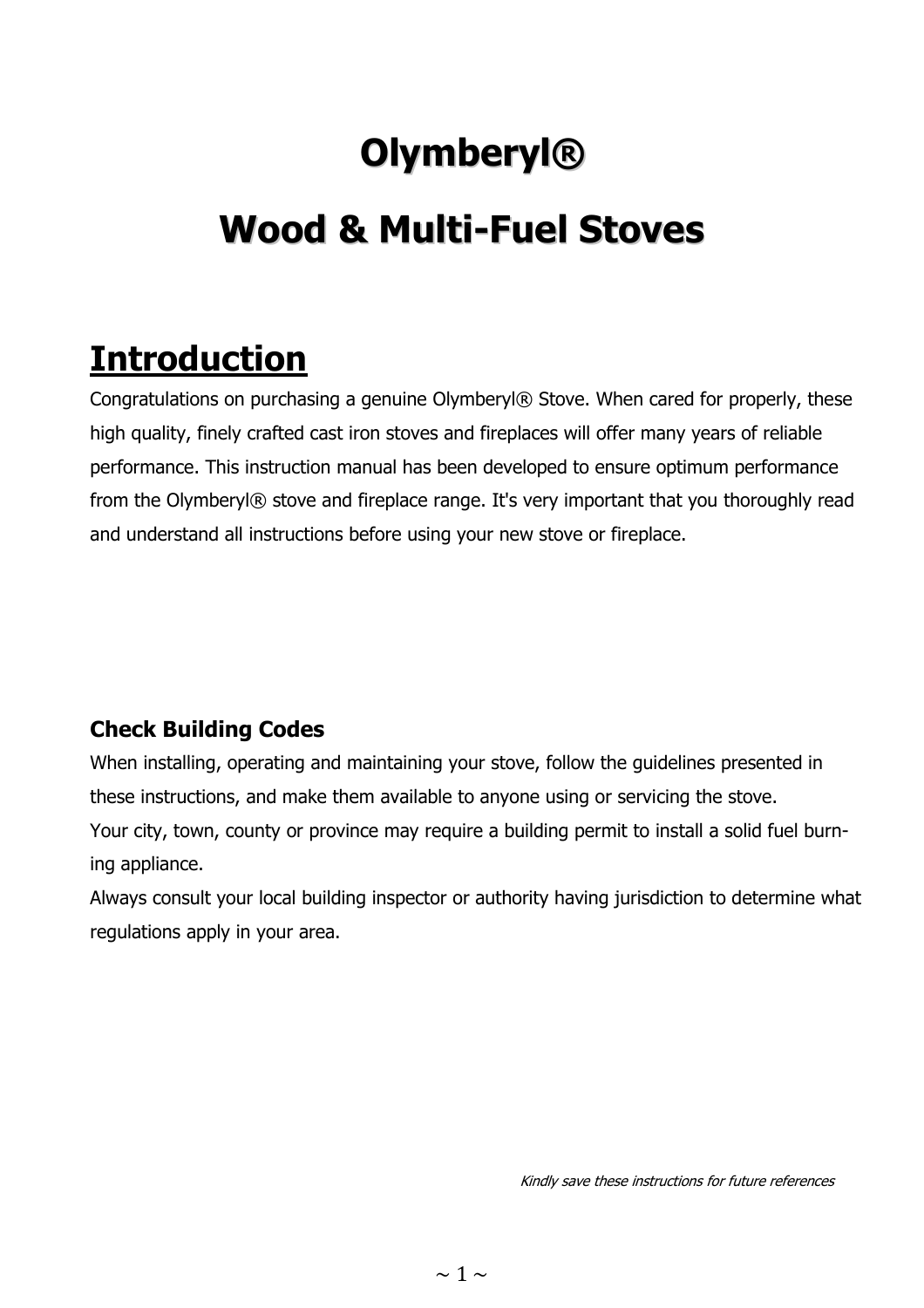## **Stove Safety**

When properly maintained and operated your stove should give you many years of service, however there are important safety aspects of these products that you need to be aware of when operating a stove.

- 1. The term Multi-fuel refers to any of the main commercially available solid fuels such as coal, wood, turf, anthracite, briquettes. Never use liquid fuels such as oil or kerosene when lighting or refreshing the fire or at any other time. Do not store liquid fuels near stove.
- 2. The burning of wood gives off gases which can be extremely dangerous. The stove is designed that under normal operating circumstances these gases pass up the flue chimney system and cannot escape into your home, however it is important that your flue system is properly installed and that you check all joints regularly to ensure that there are no cracks or gaps, check the door sealing rope and replace when damaged. We recommend a smoke alarm be fitted in rooms where stoves are installed. Do not use stove in a room where negative pressure conditions may occur, such as through the use of extraction fans unless an adequate air supply into the room is ensured, as this may draw air through the stove and cause products of combustion to escape into the room.
- 3. Creosote and soot may accumulate in your flue pipe and chimney. This may ignite, causing a chimney fire. If you suspect a chimney fire evacuate people from the building, close down the air controls on the stove and call the Fire Department. To prevent the accumulation of soot or creosote, check flue and chimney regularly and clean as necessary. Good burning, hot stoves will generally cause a lot less build-up than slow burning stoves, likewise dry wood will cause less build-up than wet wood. We recommend a fire extinguisher be available where stoves are in operation. In the event of a chimney fire do not re-light the stove until it and the flue chimney system have been thoroughly checked and repaired as necessary.
- 4. Stoves get extremely hot and should not be touched when lit. When young children are in the area, we recommend the use of a suitable fire guard around the stove. Always wear protective gloves when reloading stove.
- 5. Never over-fire your stove. If external parts of your stove are glowing red then the stove is over-firing and your draught settings should be reduced. Never interfere with the draught mechanisms or adjust your air settings outside those limits set when the stove is manufactured. Never use a fan to supply air to the stove or to extract air from it.
- 6. All users of the stove should be aware of the contents of this manual. Please leave this manual where it is accessible to stove users and do not allow anyone to use the stove that is unfamiliar with its correct operation.
- 7. Never use the stove if any parts are missing or damaged, only use genuine parts as replacements. Never modify your stove.
- 8. Never use a fan to supply air to the stove or to extract from it.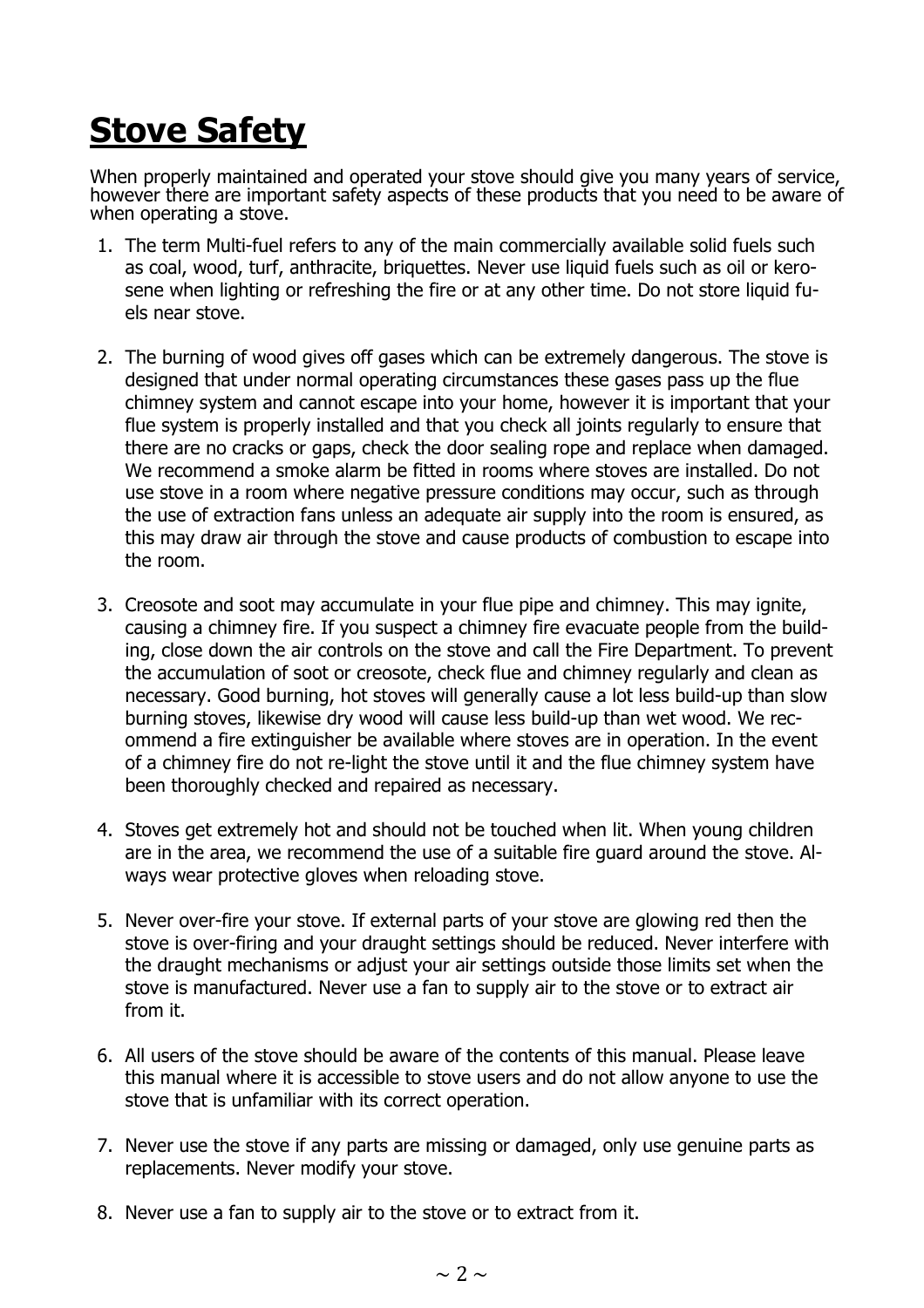# **Before installing your stove**

You need to consider the following to ensure the safe operation of your stove.

- Provision of adequate air to support efficient combustion of the fuel.
- A well sealed flue/chimney system, hereinafter referred to as the "flue system".
- The protection of combustible materials in proximity of the stove.

#### **Adequate provision air**

It is essential for the safe and efficient use of your stove that you provide an adequate air supply to your stove. This may mean the provision of an outside air supply to the room, especially if there are extraction units such as cooker hoods or clothes dryers in the vicinity. Failure to do so will mean that fuel is burned inefficiently causing smoke and blackening the glass and may also cause smoke to come back into the room. As a simple check for this open a door or window in the room and check if the stove burns more efficiently.

#### **Well sealed flue system**

Only materials and items approved for solid fuel stoves should be used for your stove as fuel.

Under no circumstances should you use aluminum or galvanized steel pipes for your stove flue.

Always fit pipes with the narrow side down, this allow any creosote to run down the inside of the pipe and not to come out and cause an unsightly mess and possible fire hazard. All joints in the flue system should be sealed with fire cement and/or an appropriate fire resistant rope or gasket.

Pipe bends should be kept to a minimum and we do not recommend using more than 2 bends on any installation. Flues must not pass through ceilings, floors, attics, roofs, or combustible walls without adequate and approved insulation being provided to protect combustible materials.

The chimney and flue provide a means of taking combusted fuel from the stove, as well as a draught to enable the stove to work. It is essential that the flue system is kept in good condition and there are no breaks or cracks allowing contact with any other combustible materials of the house. It is also essential that the flue system is kept clean and seals are maintained to ensure the draught is not lost.

The open end of the flue system must be above the height of the apex of the building and any other obstructions, such as trees, which are within 3 meters (10ft) of the flue system. Failure to do this will affect the efficiency of the stove and may cause down draughts which will mean dangerous products of combustion are emitted into room.

Under no circumstances should the flue pipe be less than 5" (125mm) internal diameter.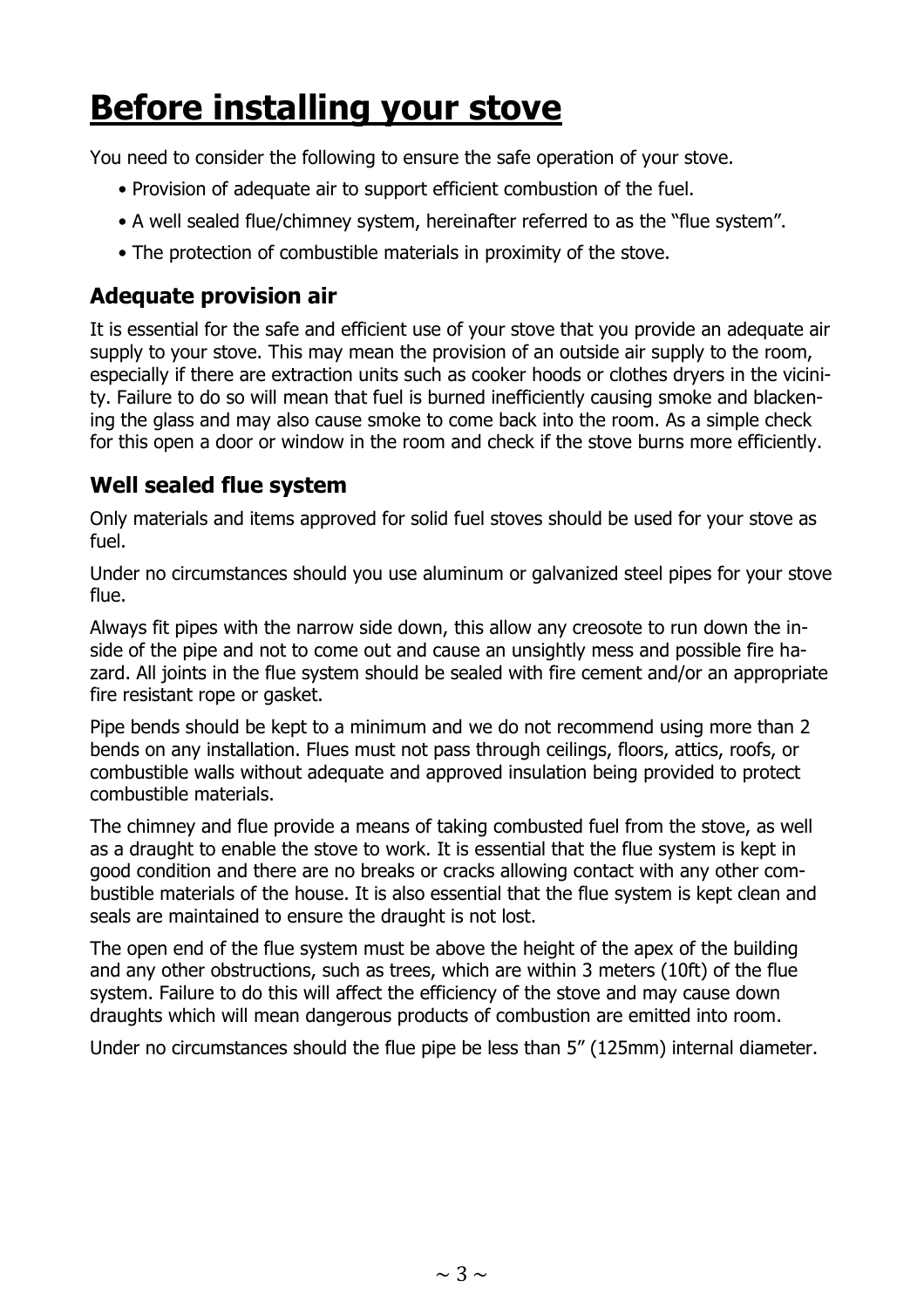# **Installation**

#### **Unpacking and preparing your stove for installation.**

- 1. Remove your stove from the outer packaging and place on floor. Please inspect stove and check that it is not damaged in any way. Never attempt to use a stove that has been damaged.
- 2. If you are installing the stove yourself, proceed as follows. However, if you are unsure about any aspect of stove installation, please contact your dealer and he will discuss installation with you or put you in touch with an experienced stove installer.
- 3. Open the fire door using the handle and remove the contents from the firebox.
- 4. Gently lay the stove on its back. Remove screws from 4 corners of base and fit one of the legs to each corner of the stove. Tighten bolt to ensure leg is secure to base of stove. Fully stand the stove upright.
- 5. If using back flue outlet go to 6, if using top flue outlet, remove hob and lay it upside down on soft surface, remove hob blanking plate from underside of hob by taking out 2 screws, remove flue blanking plate from top outlet and fit to back outlet making sure it is properly sealed with ceramic rope or approved fire cement.
- 6. Move the stove into position. **Do not drag the stove** as this may damage the legs, screws or base.
- 7. Connect flue pipe to stove, seal all joints with ceramic rope and/or approved fire cement.

#### **Stove Clearance**

It is extremely important that you respect required installation distances and that you respect local installation regulations. This is for your safety! The manufacturer is not responsible for the product, if it is not installed following these recommendations. These clearances may only be reduced by means approved by the regulatory authority.

A combustible surface is anything that can burn (i.e. sheet rock, wall paper, wood, fabrics etc.) These surfaces are not limited to those that are visible and also include materials that are behind non-combustible materials. If you are not sure of the combustible nature of a material, consult your local fire officials.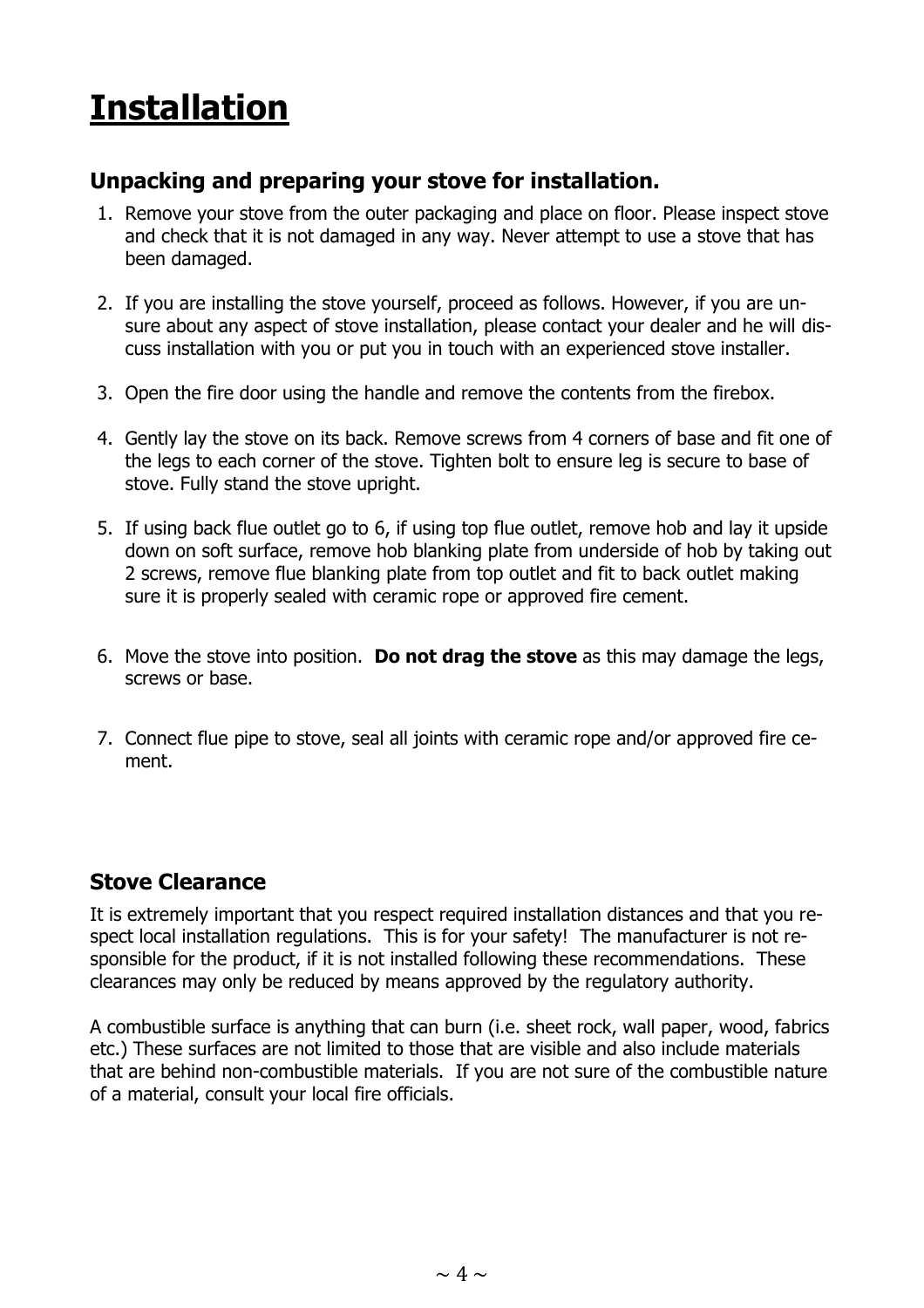



|                                     | Single wall       | Double wall       |
|-------------------------------------|-------------------|-------------------|
|                                     | connector pipe    | connector pipe    |
| A – Chimney Connector to backwall   | $16.5''$ (419 mm) | $10.5''$ (267 mm) |
| B - Chimney Connector to sidewall   | 22" (559 mm)      | 18" (457 mm)      |
| C - Chimney Connector to cornerwall | 20" (508 mm)      | 15" (381 mm)      |
| $D$ – Unit to backwall              | 14" (356 mm)      | $8''(203$ mm)     |
| $E -$ Unit to sidewall              | 14" (356 mm)      | 10" (254 mm)      |
| $F -$ Unit to cornerwall            | $11.5''$ (292 mm) | $6.5''$ (165 mm)  |

### **For connecting into existing Chimney:**

The Chimney should be swept prior to installation and smoke tested to ensure it is sound. The Chimney must not have any hollow sections present, these should be filled to ensure that any soot or tar, etc. does not build up which may present problems when sweeping the chimney. Hollow sections within the chimney may also present problems with the chimney draw. The connecting flue pipe must be sealed to the chimney with fire cement and high temperature resistant rope as required. This is usually done into a register (Blanking) plate with an access door/hatch to enable chimney sweeping. Particularly large chimneys may require lining as the flue temperature may not get warm enough to provide a suitable up-draught.

Minimum diameter should be no less than the outlet size of the stove, 25to 50mm larger is ideal. Where the stove outlet is less than 150mm this diameter should be no less than 125mm when only burning smokeless fuels or a minimum of 150mm for any fuel types.

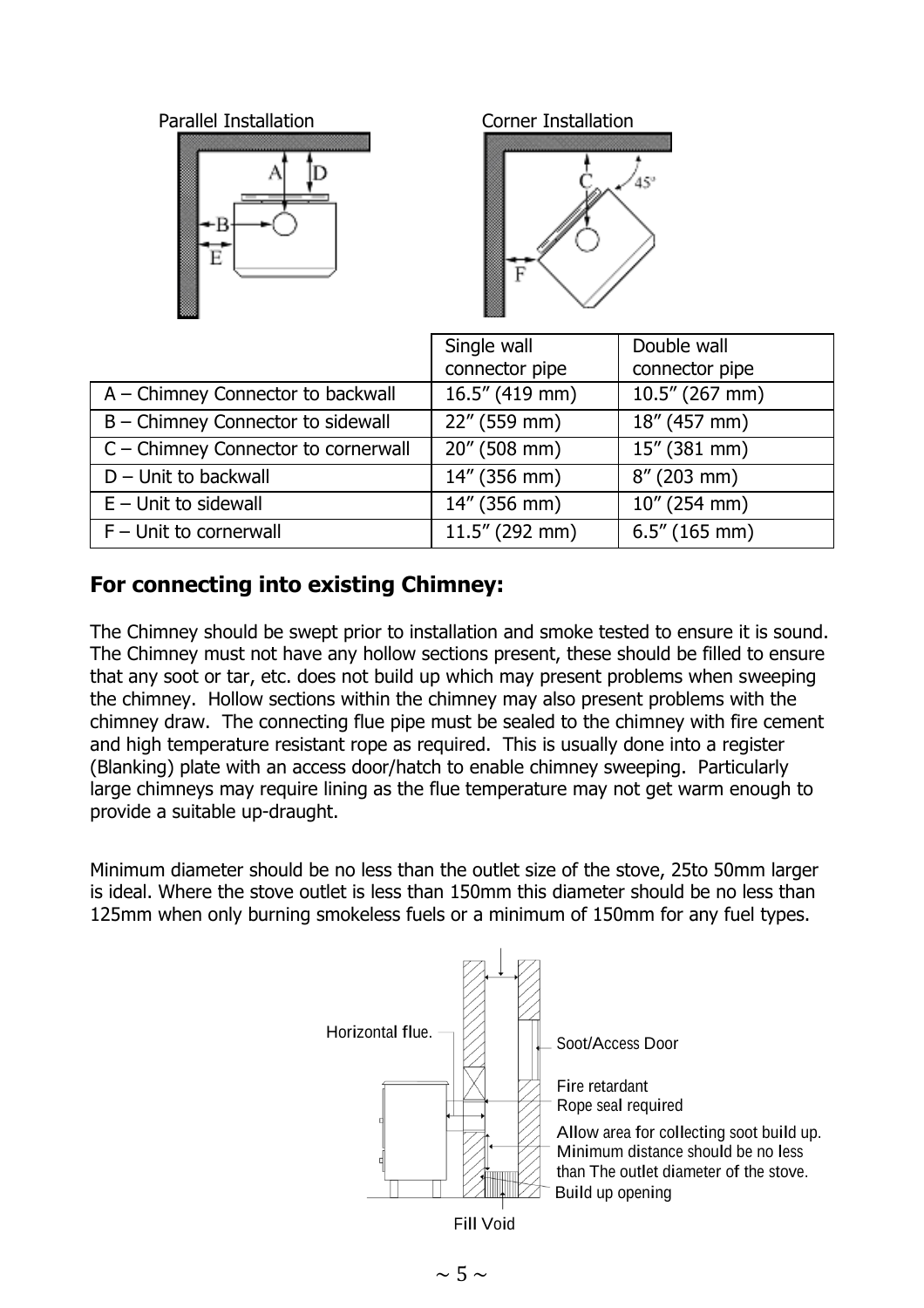#### **Some typical installations are shown as following**



If the chimney is not sound, i.e. found to be leaking after <sup>a</sup> smoke test then the chimney must either be repaired or <sup>a</sup> flexible liner may be used, ensure the liner is the correct type for Multi-Fuel applications. See diagram below:

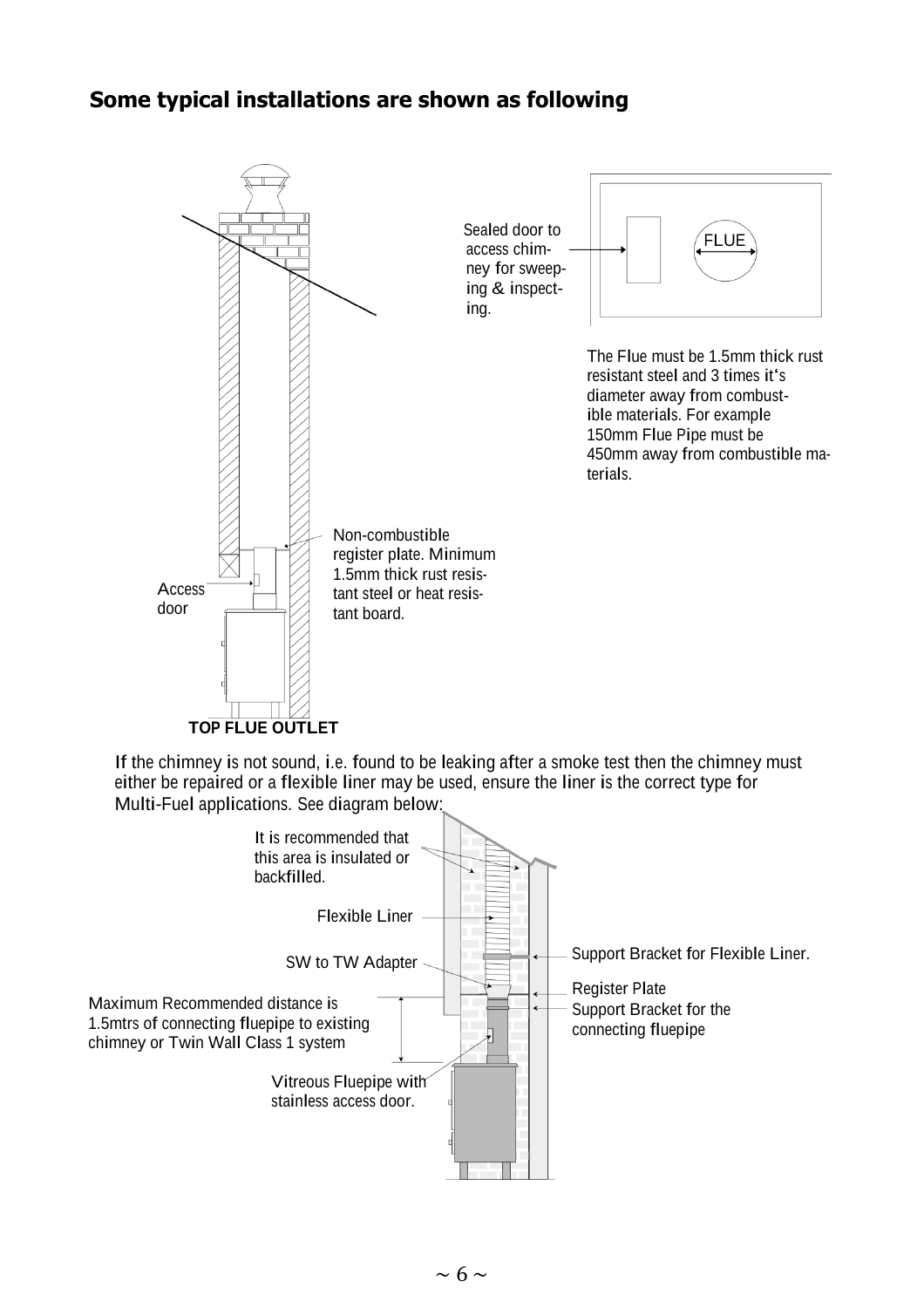#### **For Installations where no Chimney exists**

The Connecting flue pipe from the Stove should connect to the Twin Wall Insulated flue pipe, ensure this flue pipe is the correct type for Multi-Fuel applications.

Some typical installations are shown as following:

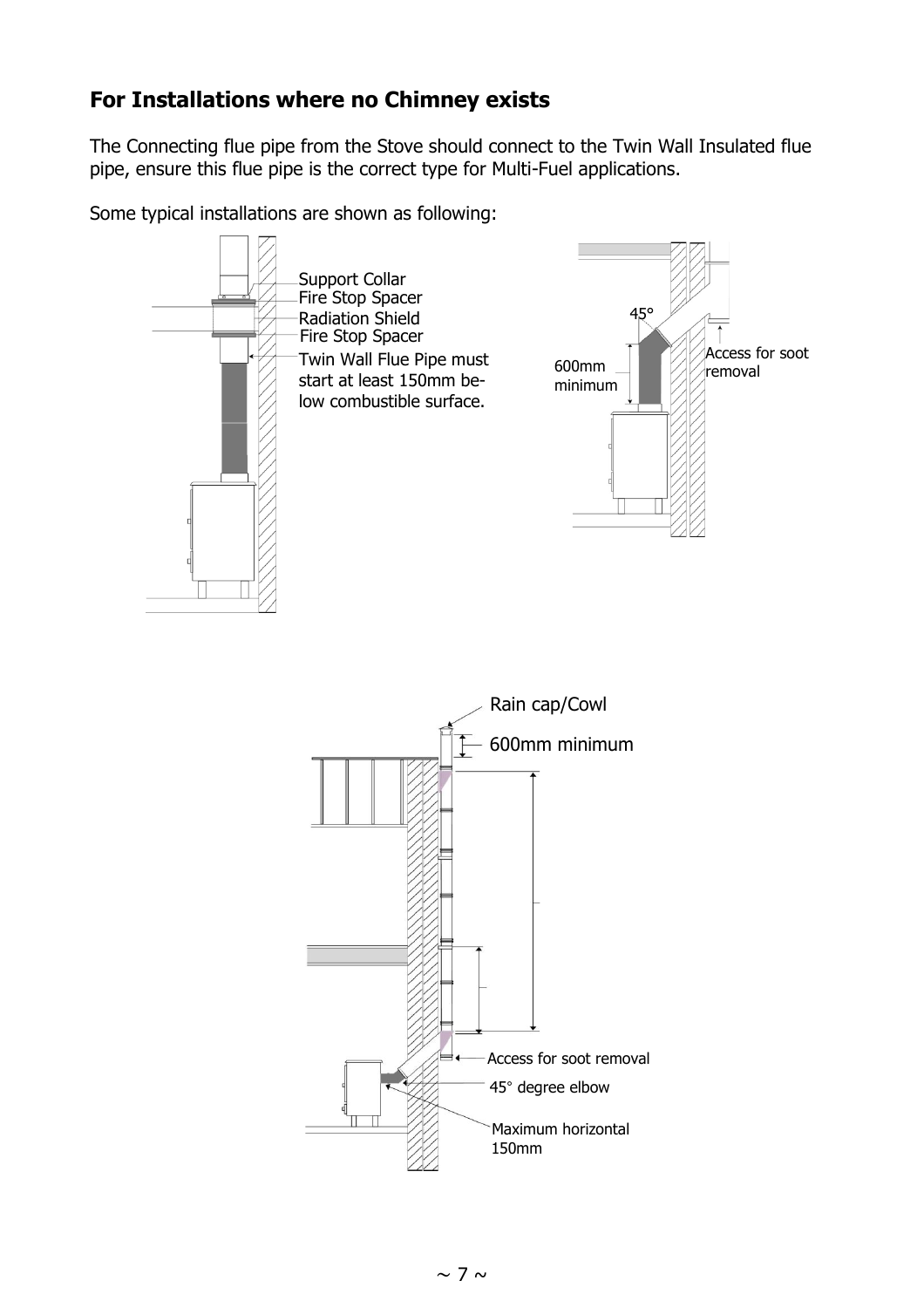The Chimney/Terminal Outlet must be no lower than the minimum positions shown in the diagram below:



|                         | Point where flue passes through weather<br>surface (Notes 1,2)                                                                       | Clearance to flue outlet                                                                                                                                                                                                             |  |  |
|-------------------------|--------------------------------------------------------------------------------------------------------------------------------------|--------------------------------------------------------------------------------------------------------------------------------------------------------------------------------------------------------------------------------------|--|--|
| ΙA                      | At or within 500mm of the ridge.                                                                                                     | At least 600mm above the ridge.                                                                                                                                                                                                      |  |  |
| B                       | Elsewhere on a roof<br>(Whether pitched or flat)                                                                                     | At least 2300mm horizontally from the nearest<br>point on the weather surface and:<br>A) at least 1000mm above the highest point of inter-<br>section of the chimney and the weather surface; or<br>B) at least as high as the ridge |  |  |
| $\overline{\mathsf{C}}$ | Below (on a pitched roof) or within 2300mm<br>hori- zontally to an open able roof light,<br>dormer window or other opening. (Note 3) | At least 1000mm above the top of the opening.                                                                                                                                                                                        |  |  |
| D                       | Within 2300mm of an adjoining or adjacent<br>building, whether or not beyond the boundary.<br>(Note $3$ )                            | At least 600mm above the adjacent building.                                                                                                                                                                                          |  |  |
|                         | <b>Notes</b><br>1) The weather surface is the building external surface, such as its roof, tiles or external walls                   |                                                                                                                                                                                                                                      |  |  |

1) The weather surface is the building external surface, such as its roof, tiles or external walls.

2) A flat roof has a pitch less than 10 degrees

3) The clearance given for A or B, as appropriate, will also apply

For terminations above easily ignited surfaces i.e. thatched roofs then minimum outlet positions are shown below, this diagram needs observing in conjunction with the above diagram:



| 'N ca | ובטכמנוטוו טו וועכ טענוכנ                                                                                          |
|-------|--------------------------------------------------------------------------------------------------------------------|
|       | At least 1800mm vertically above the weather surface and at least 600mm above the ridge                            |
| ΙB    | At least 1800mm vertically above the weather surface and at least 2300mm horizontally<br>from the weather surface. |

Upon completion of the installation the Chimney/Flue must be smoke tested prior to the stove being lit.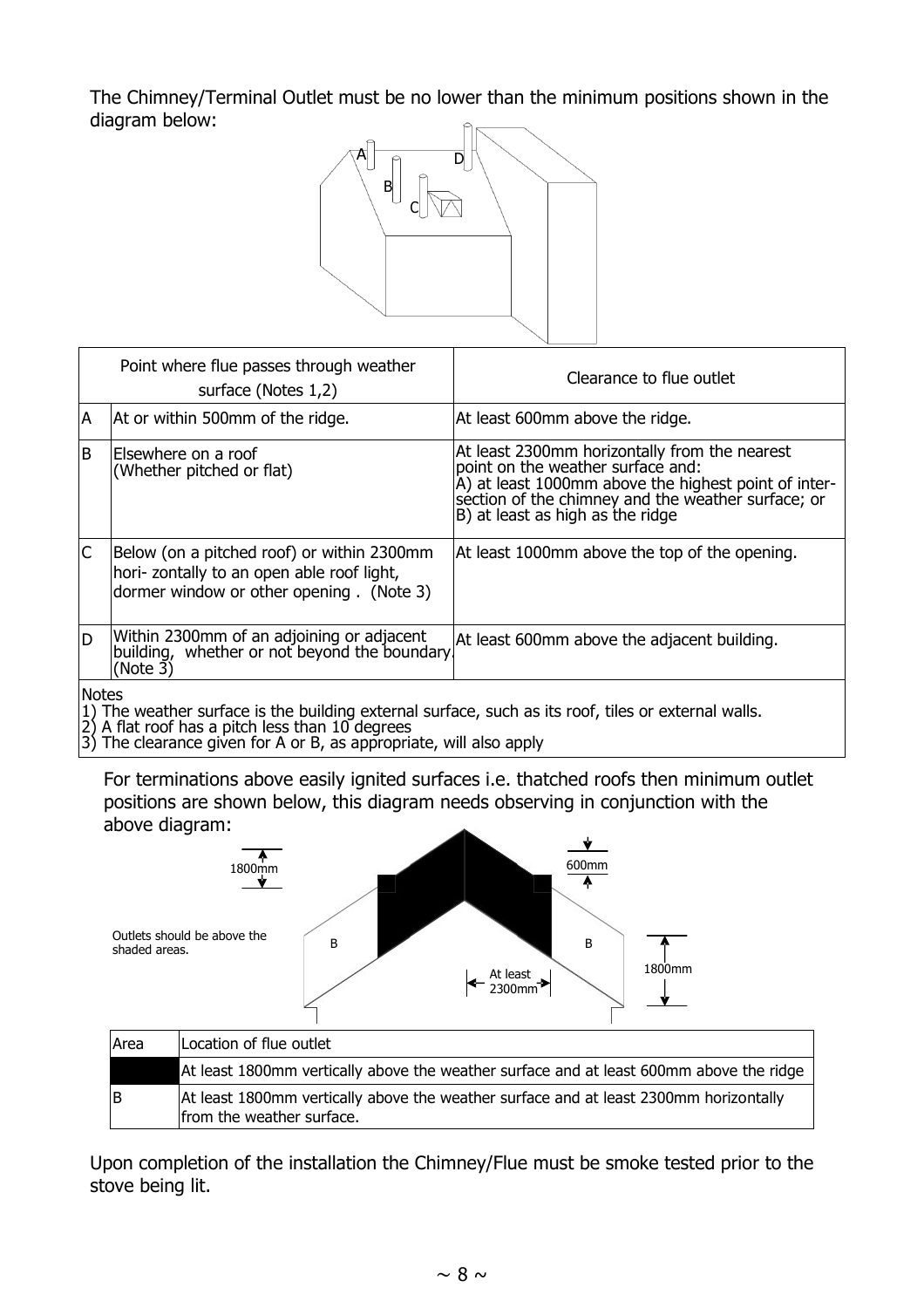# **Operating Your Stove**

#### **Fuel**

Your stove is designed to burn a range of solid fuels such as coal, wood, turf (peat) and etc.; it is not designed to burn,

- Paper or cardboard, other than small amounts used to light stove.
- Treated or painted wood
- Synthetic fuel or logs that are not approved for solid fuel stoves
- Household rubbish
- Liquid fuels
- Plastics

Burning these or other products for which the stove was not designed may damage the stove and cause a fire hazard or release toxic fumes

Fuel should be stored in a dry place; wood should be dried for at least 1 year. Wet wood may cause serious creosote, which may damage your flue system and even your stove. Therefore the use of wet wood is strongly discouraged.

The approximate calorific (Heat) Value of the most common fuels is:

| Turf or Peat       | 4.0 kWh/kg |
|--------------------|------------|
| <b>Briquettes</b>  | 5.3 kWh/kg |
| Wood               | 5.5 kWh/kg |
| Brown coal nuggets | 5.8 kWh/kg |
| Standard coal      | 7.9 kWh/kg |

The figure shown for wood is based on dry hardwood.

#### **First operation of stove**

You should begin using your stove by lighting small fires which get progressively bigger. We recommend a series of about 5 small fires before you put the stove into full service. Allow the stove to fully cool between each of these fires. There may be some smell and a small amount of smoke from the stove during the initial operations. This is perfectly normal and is merely the curing of the stove paint. Opening a window or door to provide additional ventilation will help alleviate this.

#### **Air controls**

Your stove needs air to burn the fuel. This air is supplied through the spin valve at the base of the door and through the slots over the glass. Primary air, as the name suggests, is used for the initial burning of the fuel. Secondary air is used for secondary combustion, which makes the stove more efficient, reduces the emissions and is also used to keep the stove glass clean. Wood burns better with the air over the fire bed and when burning a lot of wood, you should use the secondary air supply more.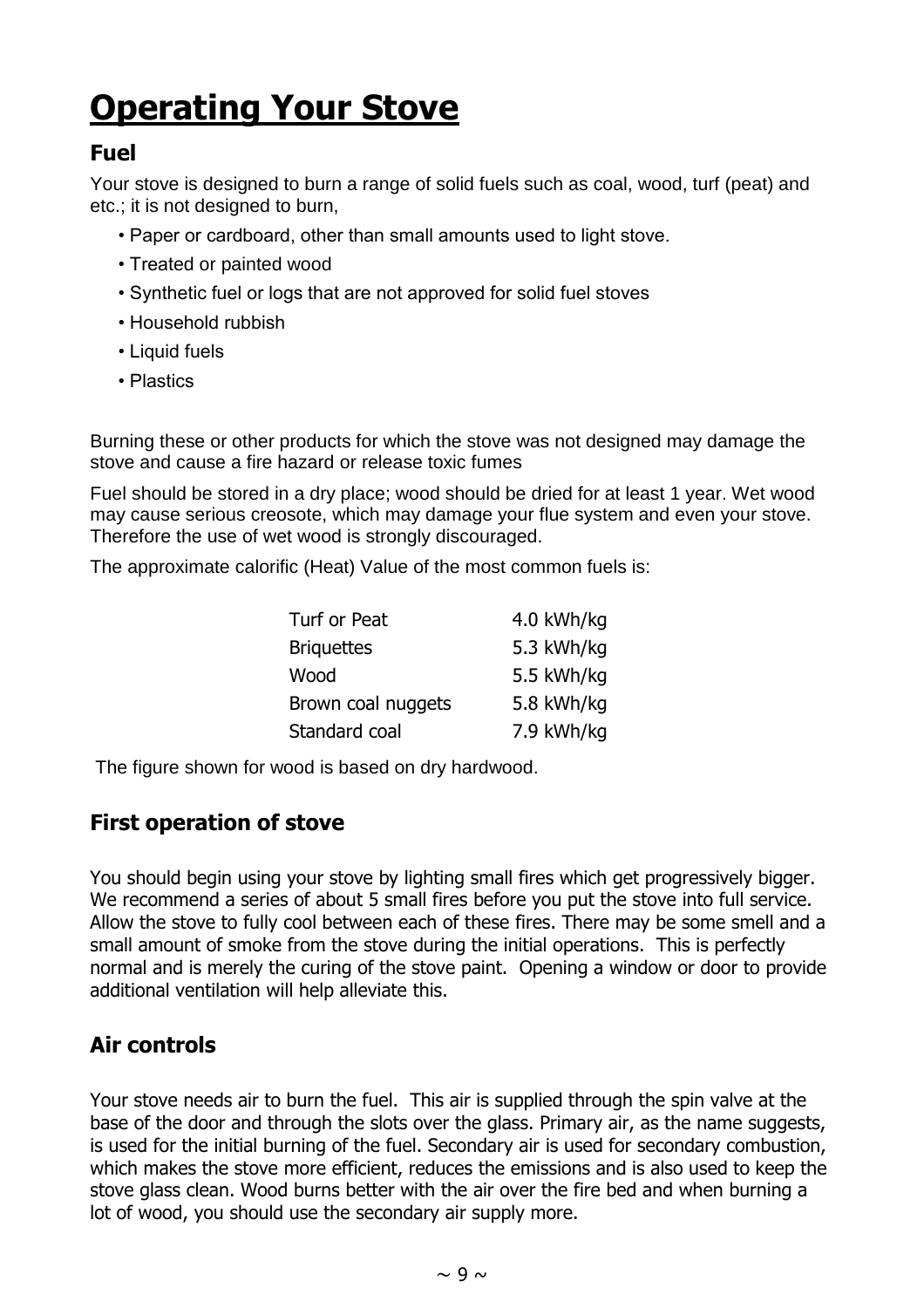The settings of both of these air controls very much depends on draught and local conditions and after a few fires, you should have a good idea of the best settings for your stove. The air controls should be fully opened when lighting the fire. Once the fire is established, the controls may be adjusted as required. Reducing the air intake will cause the stove to burn slower. This may cause some blackening of the stove glass, but this should burn off once the stove is burning brightly again.

### **Refueling**

Before refueling your stove, turn the air supply to high for a few moments until there is a good fire in the stove. This will ensure there is no build-up of harmful gases in the stove when the door is opened and will also get the new fuel burning quickly and not allow it to kill the fire.

To reload the stove, open the door and feed the fuel in slowly using tongs or a small shovel. Do not overfill the stove. It is always better to put in small loads often rather than big fills less frequently. Close the door gently after stove is reloaded.

You should always wear protective gloves and use tongs when tending a hot stove.

#### **Ash removal**

Your stove is fitted with a shaker grate to remove the ash from the firebox. Use the operating tool to move the shaker knob forward and back. This will allow the ash to fall into the ash pan under the fire bed. This can also be achieved by using a poker.

When ash has built up in the ash pan, it should be emptied. Failure to do this will cause ash to build up around the grate and may cause your grate to warp or burn out. It is especially important when burning fuel with high ash content that you keep your grate clear and your ash pan emptied regularly, so as not to damage your grate. Clear the grate with the shaker bar or a poker regularly.

To remove the ash, open the stove door and use the operating tool provided to lift the ash pan out of the stove. If possible, this should be done before lighting the stove when the ash is cold. Even if the ash appears to be cold, it should be placed in a noncombustible container as there may be hot ash in the center of the pile. You should always wear protective gloves when removing ash from the stove.

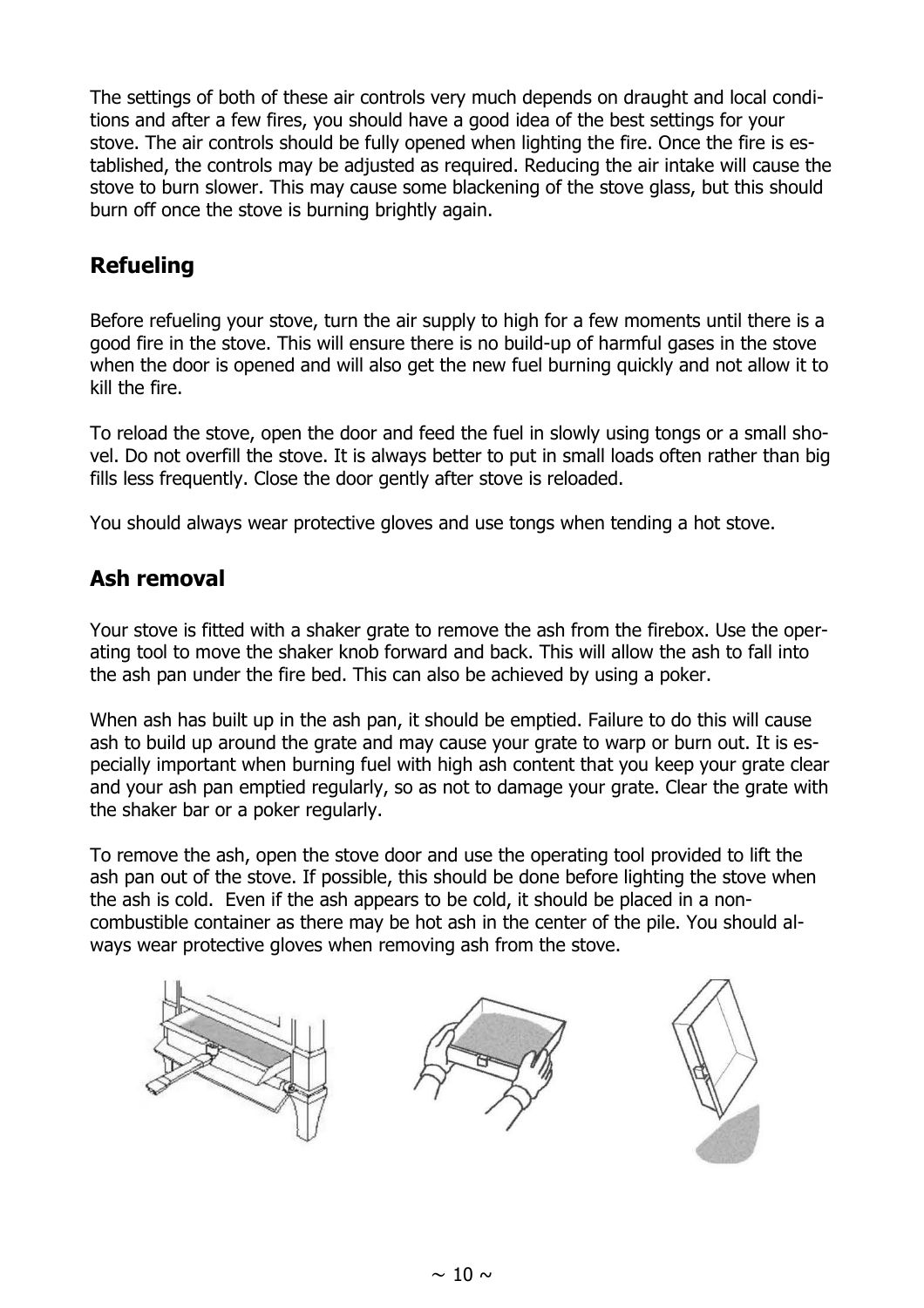This stove is not designed to operate with the door open. Always close the stove door when you have taken out the ash tray and leave closed while disposing of the ash. Only reopen to put ash pan back into the stove and close immediately afterwards.

### **Care of glass**

At times, especially when the air controls are turned to low settings or when damp wood is used, the stove glass will blacken. This is caused by fuel that is not completely burnt, but the build-up on the inside of the glass will normally burn off when a good hot fire is established in the stove.

There may be times however when you need to clean the glass. To do this, use a soft cloth and a non-abrasive glass cleaner. Only ever clean the glass when the stove is cold. When loading fuel into the stove, always make sure it is not protruding out through the door opening, as this may break the glass when you close the door. This is especially relevant when loading logs. Always close the door gently.

If the glass does crack when the stove is lit, let the fire die out. Do not open the door until the stove has fully cooled. Replace the glass with the specified replacement part before re-using the stove.

### **Overnight burning**

Your stove is designed to allow overnight burning. To do this, put a good fuel bed into the stove and allow it to burn for about 15 minutes so as not to kill the fire. Then close the secondary air supply at the top of the door and turn the primary air inlet to almost closed. The exact setting of this depends on local conditions, but we suggest you begin with about a  $\frac{1}{2}$  turn open. If the fire burns away, then next time close it a little more. If the fire goes out, you need to try with it a little more open. After a couple of nights, you will find the setting that best suits the local conditions of your stove.

When you return to your stove, fully open both air controls until you have a good fire and then set to normal operating levels. Do not add fuel until the fire bed is hot and red. Then add a little for the first time and allow that to ignite before adding more. During overnight burning, the stove glass will blacken, but when a hot fire is established again this should burn off.

## **Stove Maintenance**

#### **Check stove regularly**

Initially, we recommend you check your flue system at least once per month. After the first few months you will notice a pattern of soot and creosote build up and you can then determine an inspection interval for checking soot and creosote build up that is suitable for your stove installation.

Other checks, as listed below, should be carried out at least twice per year. If you notice anything wrong at any time it should be repaired immediately. Never use a stove that is in any way damaged or has a damaged flue.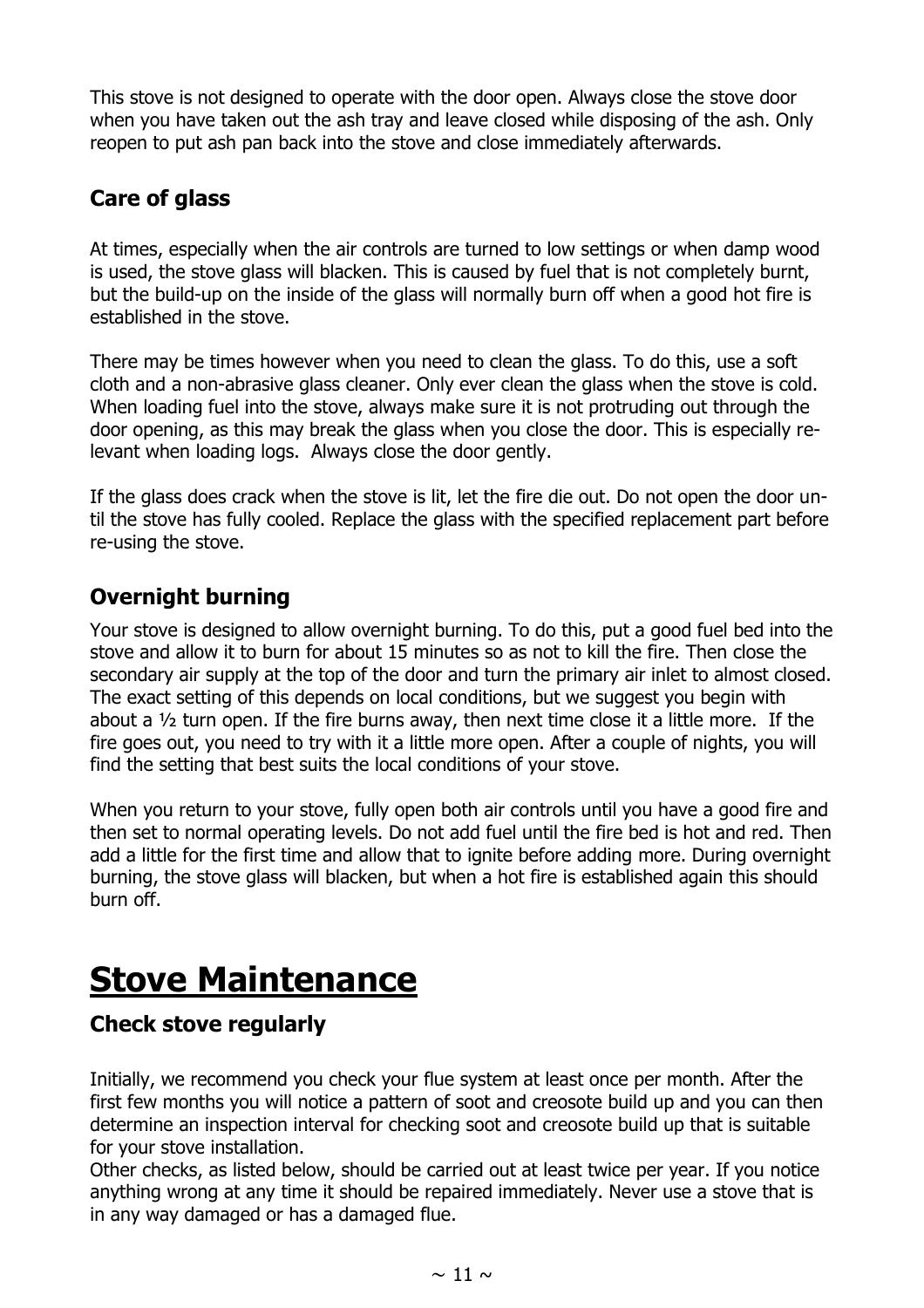- 1. Check your flue system for build up of soot or creosote and for signs of damage to joints. To check flue outlet remove top of baffle by lifting and pulling out at end. Use a flashlight to check flue outlet. Clean and repair as necessary. Always replace top baffle before relighting stove.
- 2. Check that glass is not cracked or chipped and that sealing rope is in good condition. Replace as necessary.
- 3. When the room is dark, use a strong flashlight to check the sealing of the stove at the edge and corners for leaks. Any leaks or cracks found should be repaired with fire cement or damaged parts should be replaced with genuine spare parts.
- 4. Check that stove door is tight and well sealed when closed. Place a strip of paper into the stove and close the door, try to pull out paper. You should feel some resistance to your pull, check several points around the door. If it pulls out too easily, replace the rope and seal in place with a suitable high temperature sealant.

### **Replacing parts**

Always use genuine replacement parts. Only ever make replacements when the stove is cold.

#### **Surface finish**

The stove should only be cleaned using a damp cloth. Some cleaning products may leave stains on the stove surface. Never use abrasive cloths as these may scratch the surface. Painted stoves can be re-painted by using a good quality, high temperature stove paint. When re-painting, make sure there is plenty of ventilation and follow the manufacturer's instructions. Allow the paint to fully dry before lighting the stove and allow extra ventilation for the first couple of fires as some fumes may emit from the stove as the paint cures.

#### **Wetback (Boiler)**

Check the surface of your boiler regularly, if you find a build-up of creosote scrap away with a flat steel scraper. This build-up of creosote will insulate the boiler and reduce the heat absorbed by the water.

## **Trouble Shooting**

#### **Fire not burning**

A stove not burning is generally caused by either a shortage of air and/or incorrect or damp fuel. If fuel is not the problem check:

- That the air controls are opened.
- There is no blockage in the flue system.
- That the open end of the flue is above the height of any nearby obstructions.
- That there is a sufficient air supply into the room and that this supply is not being taken by an extractor fan.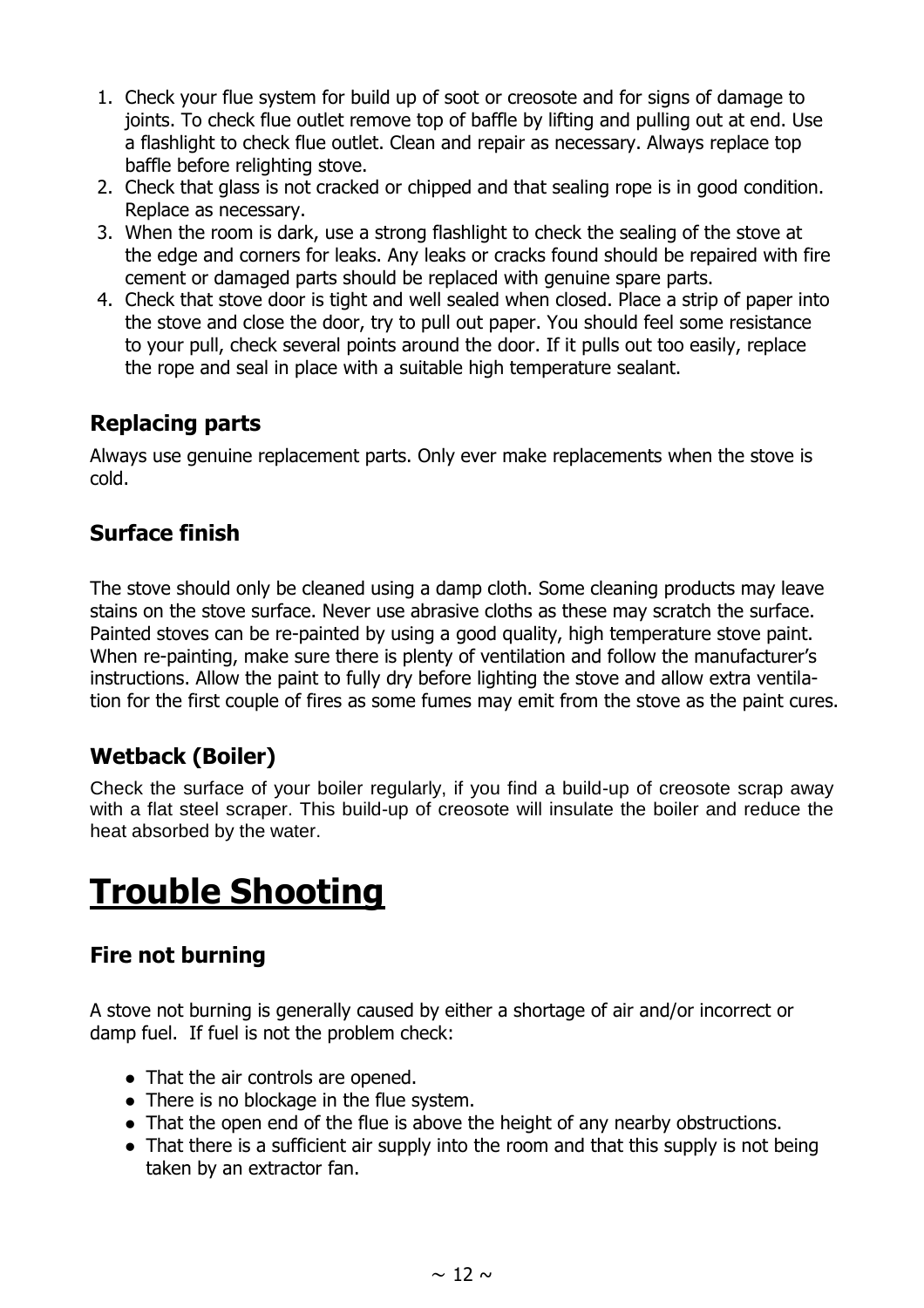#### **Glass blackens**

Glass usually blackens when:

- The fuel is not being burned efficiently because of starvation of air.
- Bad quality or damp fuel is being used.
- Balance between primary and secondary air is incorrect.

Try to introduce more air into the stove, especially through the secondary air control on the top of the stove door as this air flows down over the glass to help burn off the creosote. For optimum efficiency always use a good quality wood.

#### **Smoke in room**

If the stove is properly installed it should not emit any smoke into your room. Should this happen, check that your room is not air tight. This can easily be checked by opening a door or window. If the smoking stops you need to provide an additional air supply into the room. If this is not the problem, check if your chimney is blocked or obstructed and that you are not getting a down draught caused by the location of the open end of the flue pipe or chimney.

If the problem persists contact your dealer and ask him to get your chimney and stove installation checked.

#### **Fire burning too quickly**

This is usually caused by too much draught or air.

- Firstly try reducing the air supply to the stove by closing down your air controls, if this fails then you may have damage to the sealing.
- Check the condition of the door sealing rope and the joints within the stove.

If neither of these solve the problem you may have too much draught on your chimney and you may need to fit a damper valve into your flue system. You should not install a flue damper without consulting a specialist. Never install a damper that can completely block your flue or chimney. Contact your dealer to discuss this.

#### **Chimney fire**

Chimney fires occur when soot and creosote that have built up in the flue system ignite. If the stove is operated properly and the flue checked and cleaned regularly then chimney fires should not occur. These fires can be very dangerous and must be avoided. Try to maintain good, hot fires in the stove whenever possible and at least once in every firing open the air controls and allow the stove to burn on full for a short while until the entire fire bed is glowing red. Check your flue system regularly for build-up of soot and creosote and clean as necessary.

Chimney fires can be detected by sparks coming from the top of the chimney, a roaring sound coming from the area of the stove or chimney or vibration in the stove or chimney. In the event of a chimney fire, close the air controls, evacuate the building and call the fire department. Do not relight the stove after a chimney fire until the stove and flue have been checked and any necessary repairs have been carried out.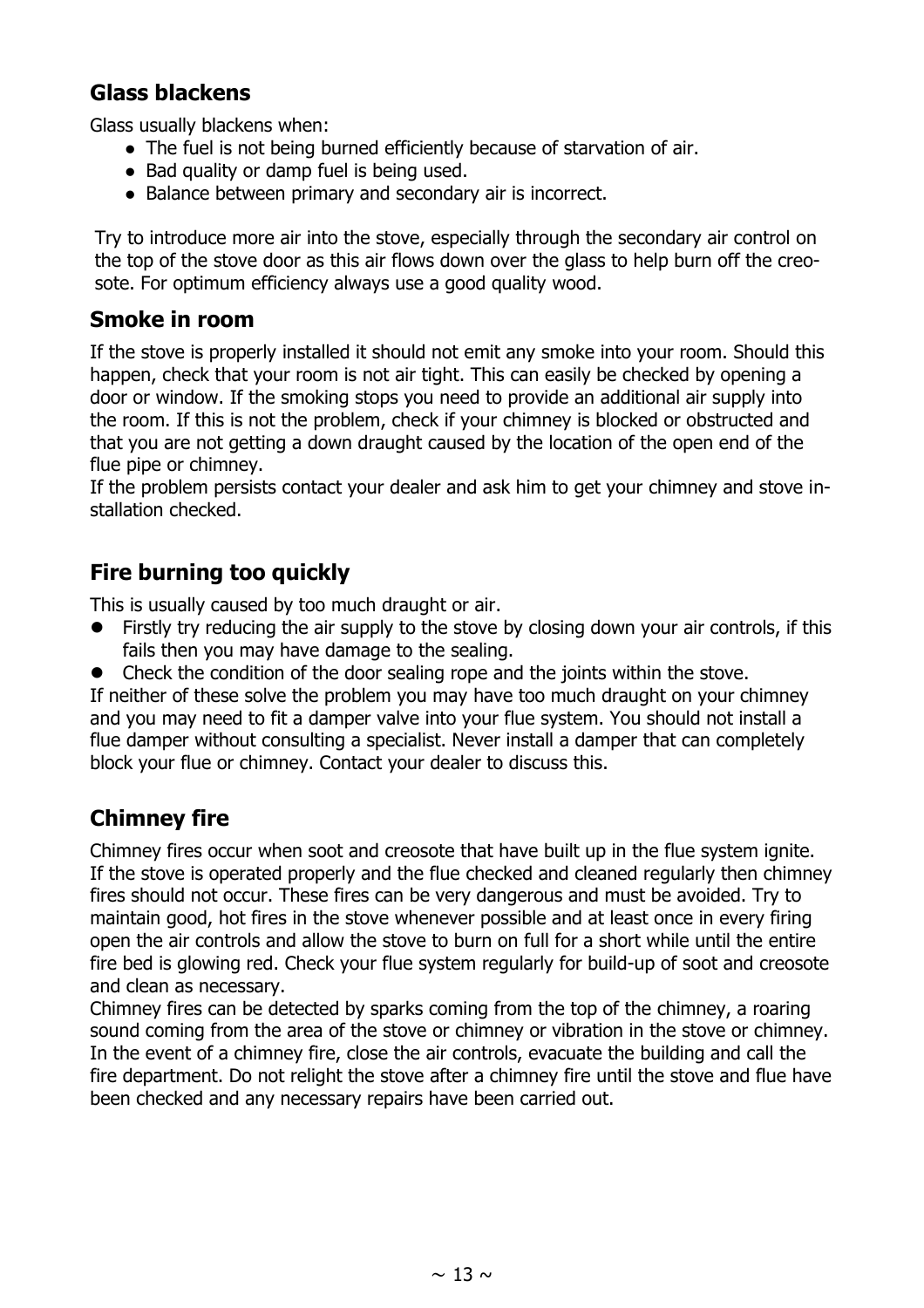## **ADDITIONAL INFO (FOR BOILER MODEL ONLY)**

### **Boiler Connection**

The advanced Back-Boiler fitted in your Stove must be installed in Compliance with all relevant Building Regulations and in accordance with Central Heating Standard EN 12828 whilst complying with local Water Supply Regulations. Guidance and further information is available from your Local Water Supplier. The Stove must NOT be operated until the back-boiler is connected and has water connected to it, operating the stove before the Back-Boiler is connected may cause damage to the boiler and stove alike, this will also terminate the guarantee. A suitably qualified water heating engineer is recommended for connecting the Boiler of the Stove, this may be a separate installer to that of the Chimney/Flueway. This Back-Boiler may be effectively installed or linked in with an existing gas or oil circuit if a neutralising vessel is installed.

The ready fitted boiler connections have 1"BSP threads. The Back-Boiler in your Stove is only suitable for Indirect Closed Circuit Systems for heating Domestic Hot Water and Radiators, the quantity of which will require calculating by your installer and is largely dependant upon the size of radiators, pipe work length and pipe work diameter. When the Back-Boiler is heating domestic hot water an Indirect Domestic Hot Water Cylinder with an integral heat exchanger is required, this is readily identified on the Cylinder as the protruding threads are male fitting, do NOT confuse this with an unsuitable Direct Cylinder which has female threads. Pipe work where applicable from the Back-Boiler to the open vented gravity Feed & Expansion Tank must rise continuously and will require a 25mm water clearance from below the warning pipe. All pipe work and fittings must comply with all relevant fitting and European standards.

A Drain Off Cock must be fitted to all low points of the system. A method of allowing complete drainage of water from the system must be incorporated. An adequate means for preventing backflow of water into other parts of the system must be provided.

The Indirect Closed Circuit System may also require, (dependant upon type of installation):

- A thermostatic valve to be fitted to all radiators (unless heat leak).
- A Heat Leak radiator , towel rail or similar appliance fitted into the primary flowing circuit to dissipate excess heat from the Back-Boiler. This appliance must be at least 10% of the Back-Boiler output and must NOT be fitted with a control valve.
- A pump in the primary system to assist the flow.
- Pipe thermostats to prevent over heating or cold water flowing through the circuit.
- Injector Tees to assist the circulation.

The Back-Boiler must be tested upon completion of installation.

#### **Usage of thermostat**

As for the large boiler type stove HFB-443, there is one more primary air inlet at the back of the stove. It can be controlled either by hand or by a thermostat. If your option is a stove with a thermostat, the thermostat is set at close or "0" position by the manufacturer and you may reset it at an open position according to your own needs. Our suggestion for re-setting the thermostat is as under:

Set it to 0  $\sim$  3 position when you connect your stove to 5  $\sim$  10 radiators to heat an area of 70  $\sim$  110 m<sup>2</sup>

Set it to 3  $\sim$  6 position when you connect your stove to 10  $\sim$  15 radiators to heat an area of 110  $\sim$  150 m<sup>2</sup>

Set it to 6 ~ 8 position when you connect your stove to 15 ~ 18 radiators to heat an area of 150 ~ 180 m<sup>2</sup>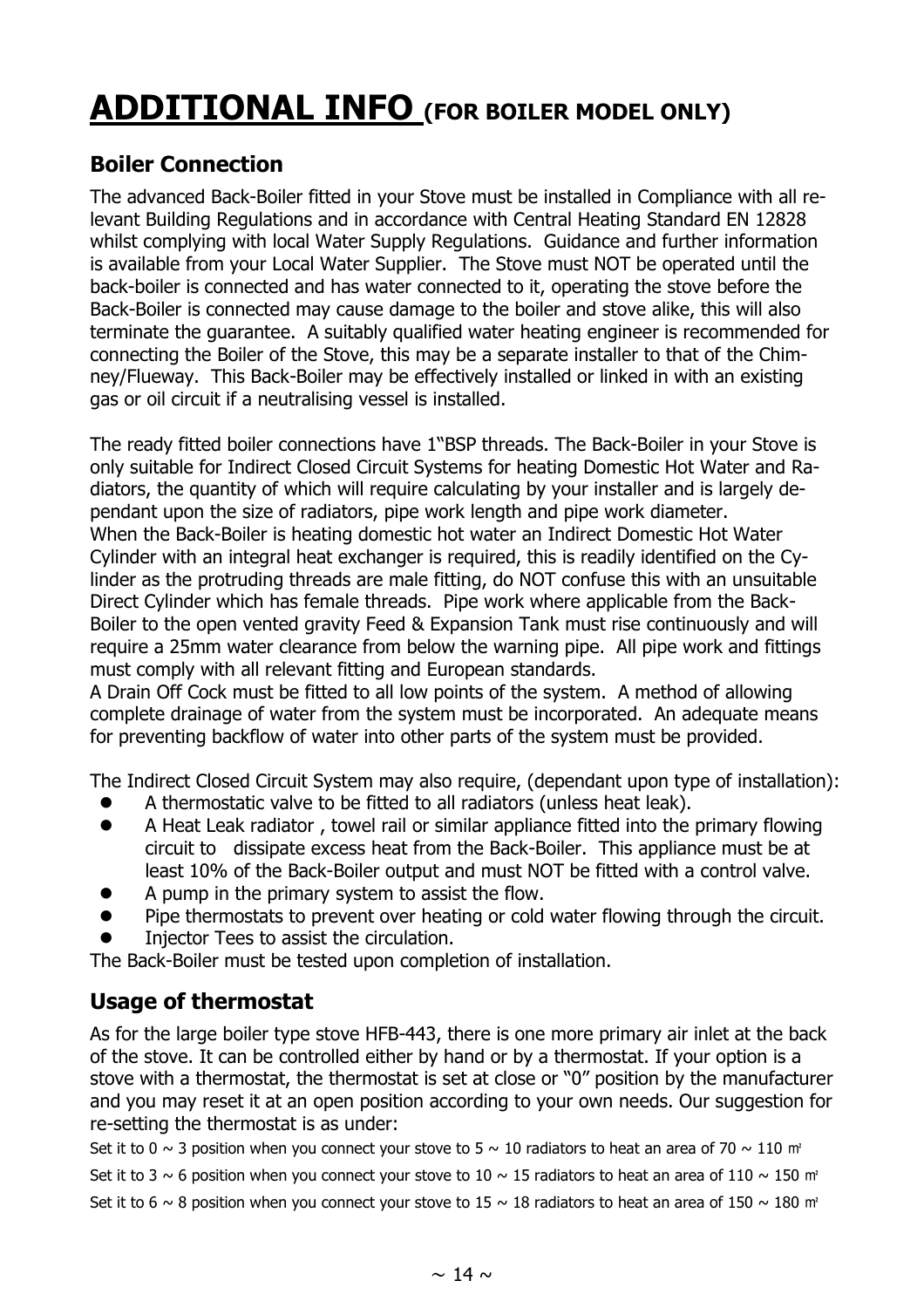The thermostat is a safety device. It automatically closes the air inlet when the water temperature is more than 85±3℃, so that the water doesn't get too hot. And it automatically opens the air inlet to the set open position when the water temperature is lower than 80 $\pm$ 3℃. This way the thermostat makes the water temperature not change too much.

#### **WATER HEATING SYSTEMS DIAGRAM**

**For HFB-332/HFB-243**



Note: This diagram illustrates the basic principal of water heating systems and must not be regarded as a working drawing.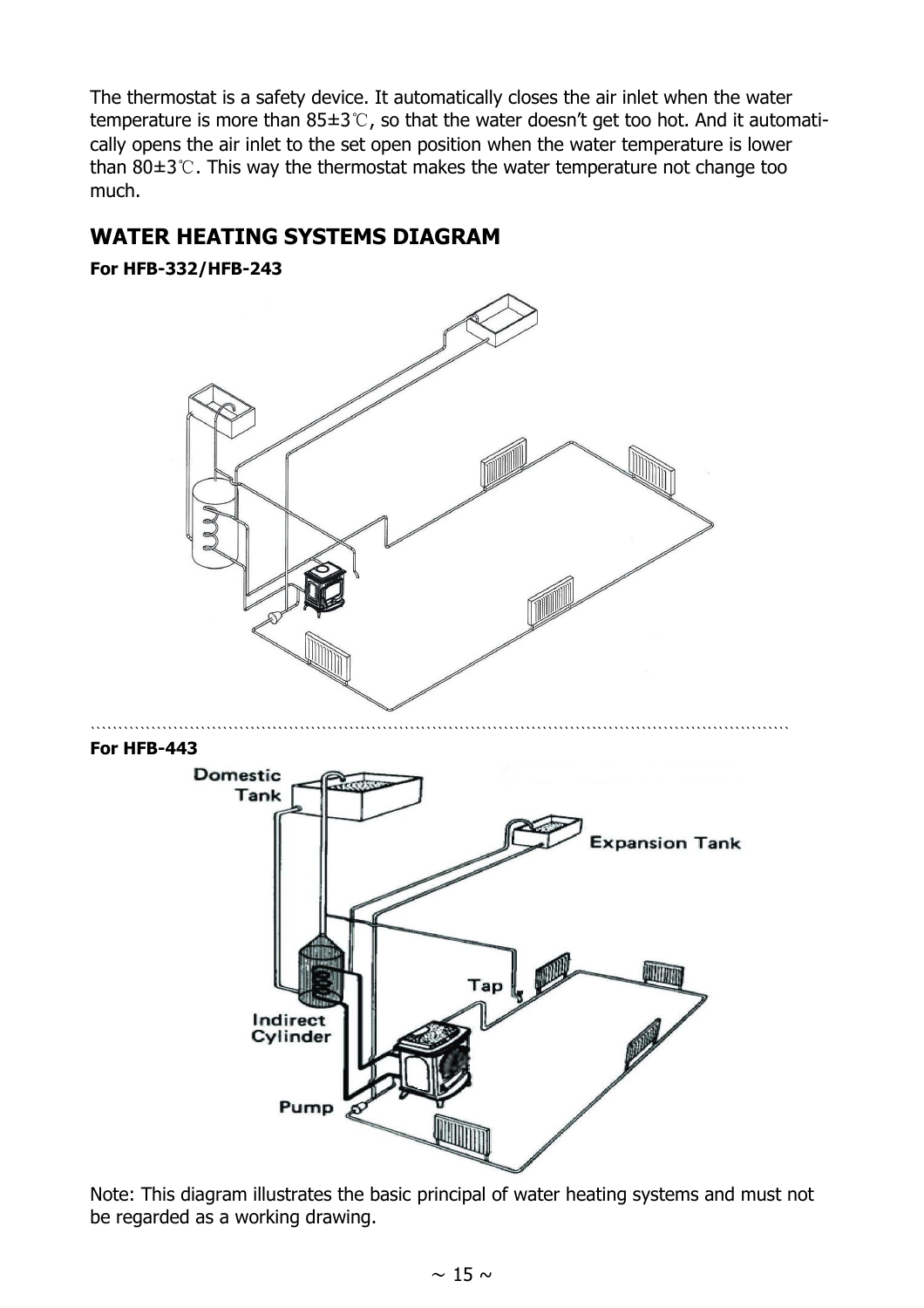# **TECHNICAL DATA**

| <b>Model</b>   |                | <b>Maximum</b><br>Output | <b>Overall</b><br><b>Efficiency</b><br>(%) | Size (mm)<br>$H \times W \times D$ | <b>Flue Size</b><br>(mm)                | <b>Net</b><br>Weight<br>(Kg) |
|----------------|----------------|--------------------------|--------------------------------------------|------------------------------------|-----------------------------------------|------------------------------|
| <b>HF-332</b>  | Gabriel        | 20,000BTU<br>(6kw)       | 70                                         | 670mmX450mmX390mm                  | 125mm<br>(5 <sup>''</sup> )             | 89kg                         |
| <b>HFB-332</b> | Paladin        | 23,500BTU<br>(7kw)       | 75                                         | 670mmX450mmX390mm                  | 125mm<br>(5 <sup>''</sup> )             | 98kg                         |
| $HF-233$       | Victoria       | 37,000BTU<br>(11kw)      | 70                                         | 680mmX535mmX510mm                  | 150 <sub>mm</sub><br>(6 <sup>''</sup> ) | 116kg                        |
| <b>HFB-243</b> | Olive          | 40,600BTU<br>(12kw)      | 78                                         | 680mmX535mmX510mm                  | 150 <sub>mm</sub><br>(6 <sup>''</sup> ) | 124kg                        |
| <b>HF-446</b>  | <b>Maximus</b> | 63,000BTU<br>(20.5kw)    | 70                                         | 827mmX610mmX580mm                  | 150 <sub>mm</sub><br>(6")               | 206kg                        |
| <b>HFB-443</b> | Aidan          | 70,000BTU<br>(18.5kw)    | 78                                         | 827mmX610mmX610mm                  | 150mm<br>(6 <sup>''</sup> )             | 223kg                        |
| <b>HF-556M</b> | Septima        | 35,000BTU<br>(10kw)      | 70                                         | 650mmX590mmX510mm                  | 150 <sub>mm</sub><br>(6 <sup>''</sup> ) | 124kg                        |
| <b>HF-556W</b> | Vitus          | 35,000BTU<br>(10kw)      | 70                                         | 650mmX590mmX510mm                  | 150 <sub>mm</sub><br>(6″)               | 124kg                        |

## **Olymberyl Warranty**

#### **Warranty Policy & Procedures**

Olymberyl offers the original retail purchaser of Olymberyl Multi Fuel burning products a limited 5-year warranty. The following outlines the Olymberyl Warranty programs.

#### **Olymberyl Limited Warranty**

This warranty applies to the original retail purchaser only. Olymberyl warrants that this stove or fireplace insert will be free of defects in material and workmanship for a period of five years from the date of purchase. Olymberyl will repair or replace (parts and labour) at its option, any stove or fireplace insert or part thereof found to be defective.

| <b>DESCRIPTION</b>                    | <b>Warranty Defined</b> |              |  |
|---------------------------------------|-------------------------|--------------|--|
|                                       | <b>Parts</b>            | Labour       |  |
| Firebox (welding only)                | 5 Years                 | 1 year       |  |
| Handle assembly                       | 5 Years                 | Not Included |  |
| Ash pan                               | 5 Years                 | 1 year       |  |
| Cast iron parts                       | 5 Years                 | 1 year       |  |
| Ceramic glass (thermal breakage only) | 1 year                  | Not Included |  |
| Paint, fire bricks                    | 1 year                  | Not Included |  |